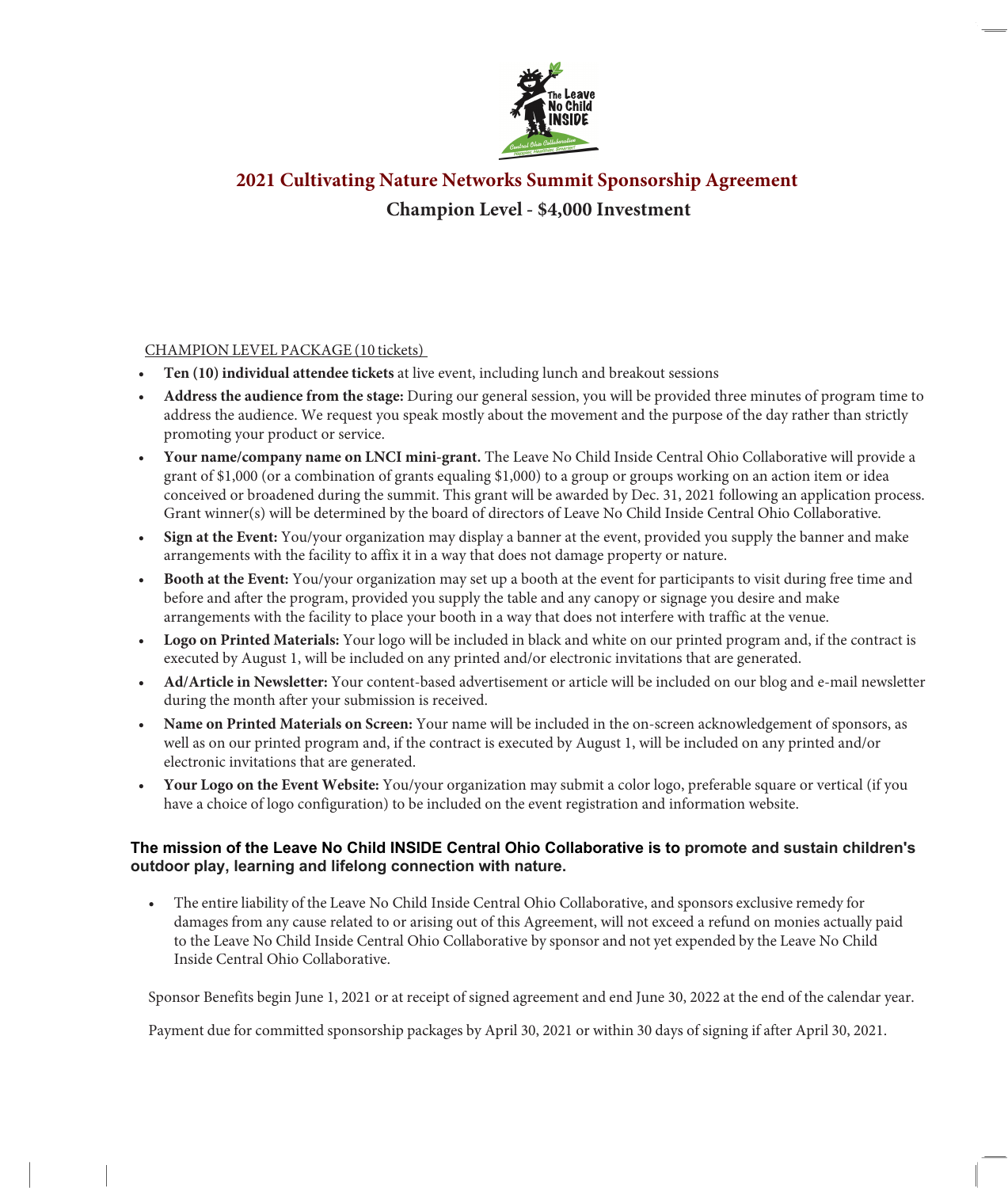

# **2021 Cultivating Nature Networks Summit Sponsorship Agreement Advocate Level - \$1,000 Investment**

#### ADVOCATE LEVEL PACKAGE (5 tickets)

- **Five (5) individual attendee tickets** at live event, including lunch and breakout sessions
- **Sign at the Event:** You/your organization may display a banner at the event, provided you supply the banner and make arrangements with the facility to affix it in a way that does not damage property or nature.
- **Booth at the Event:** You/your organization may set up a booth at the event for participants to visit during free time and before and after the program, provided you supply the table and any canopy or signage you desire and make arrangements with the facility to place your booth in a way that does not interfere with traffic at the venue.
- **Logo on Printed Materials:** Your logo will be included in black and white on our printed program and, if the contract is executed by August 1, will be included on any printed and/or electronic invitations that are generated.
- **Ad/Article in Newsletter:** Your content-based advertisement or article will be included on our blog and e-mail newsletter during the month after your submission is received.
- **Name on Printed Materials on Screen:** Your name will be included in the on-screen acknowledgement of sponsors, as well as on our printed program and, if the contract is executed by August 1, will be included on any printed and/or electronic invitations that are generated.
- **Your Logo on the Event Website:** You/your organization may submit a color logo, preferable square or vertical (if you have a choice of logo configuration) to be included on the event registration and information website.

#### **The mission of the Leave No Child INSIDE Central Ohio Collaborative is to promote and sustain children's outdoor play, learning and lifelong connection with nature.**

• The entire liability of the Leave No Child Inside Central Ohio Collaborative, and sponsors exclusive remedy for damages from any cause related to or arising out of this Agreement, will not exceed a refund on monies actually paid to the Leave No Child Inside Central Ohio Collaborative by sponsor and not yet expended by the Leave No Child Inside Central Ohio Collaborative.

Sponsor Benefits begin June 1, 2021 or at receipt of signed agreement and end June 30, 2022 at the end of the calendar year.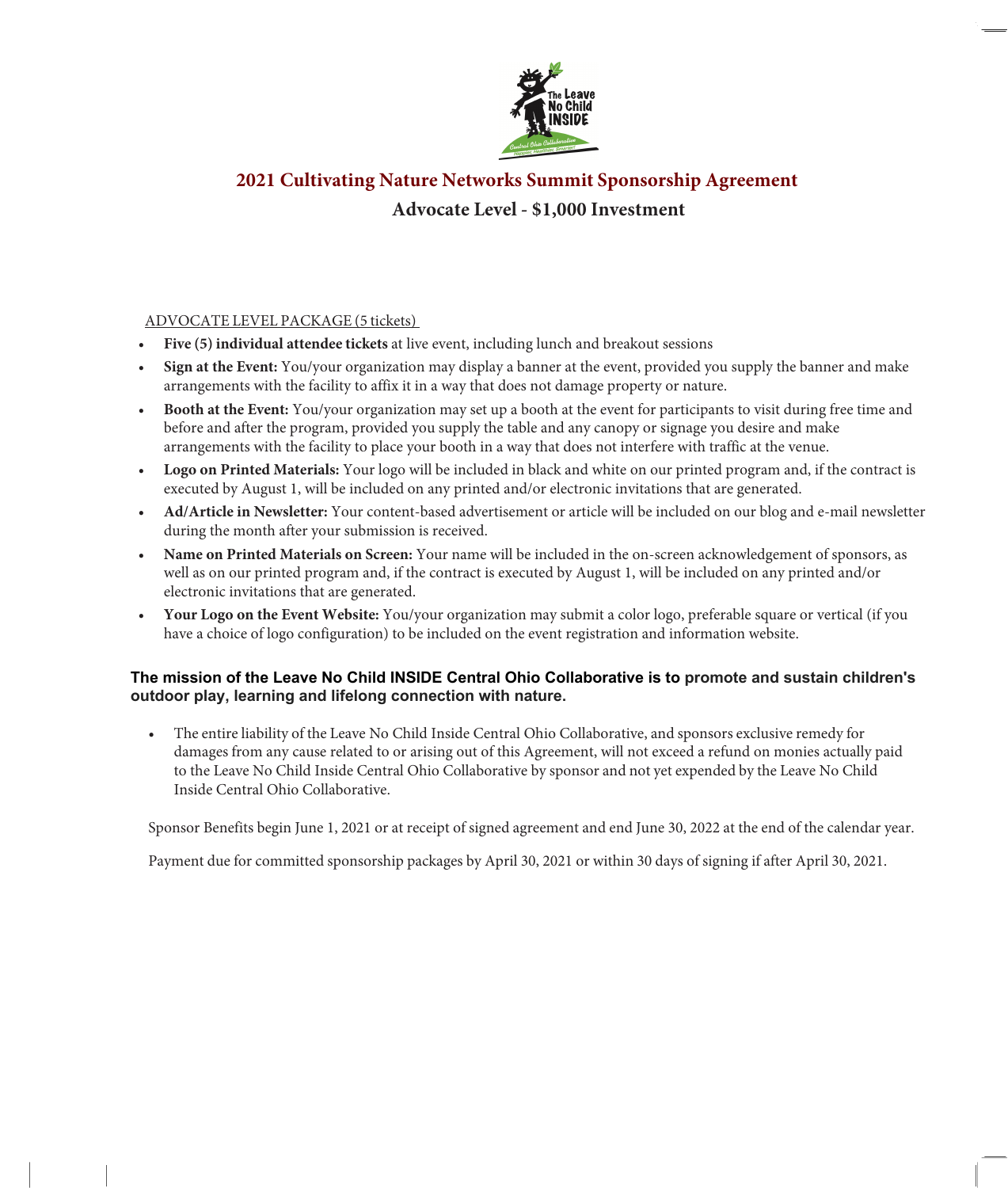

# **2021 Cultivating Nature Networks Summit Sponsorship Agreement Guide Level - \$250 Investment**

#### GUIDE LEVEL PACKAGE (2 tickets)

- **Two (2) individual attendee tickets** at live event, including lunch and breakout sessions
- **Ad/Article in Newsletter:** Your content-based advertisement or article will be included on our blog and e-mail newsletter during the month after your submission is received.
- **Name on Printed Materials on Screen:** Your name will be included in the on-screen acknowledgement of sponsors, as well as on our printed program and, if the contract is executed by August 1, will be included on any printed and/or electronic invitations that are generated.
- **Your Logo on the Event Website:** You/your organization may submit a color logo, preferable square or vertical (if you have a choice of logo configuration) to be included on the event registration and information website.

#### **The mission of the Leave No Child INSIDE Central Ohio Collaborative is to promote and sustain children's outdoor play, learning and lifelong connection with nature.**

• The entire liability of the Leave No Child Inside Central Ohio Collaborative, and sponsors exclusive remedy for damages from any cause related to or arising out of this Agreement, will not exceed a refund on monies actually paid to the Leave No Child Inside Central Ohio Collaborative by sponsor and not yet expended by the Leave No Child Inside Central Ohio Collaborative.

Sponsor Benefits begin June 1, 2021 or at receipt of signed agreement and end June 30, 2022 at the end of the calendar year.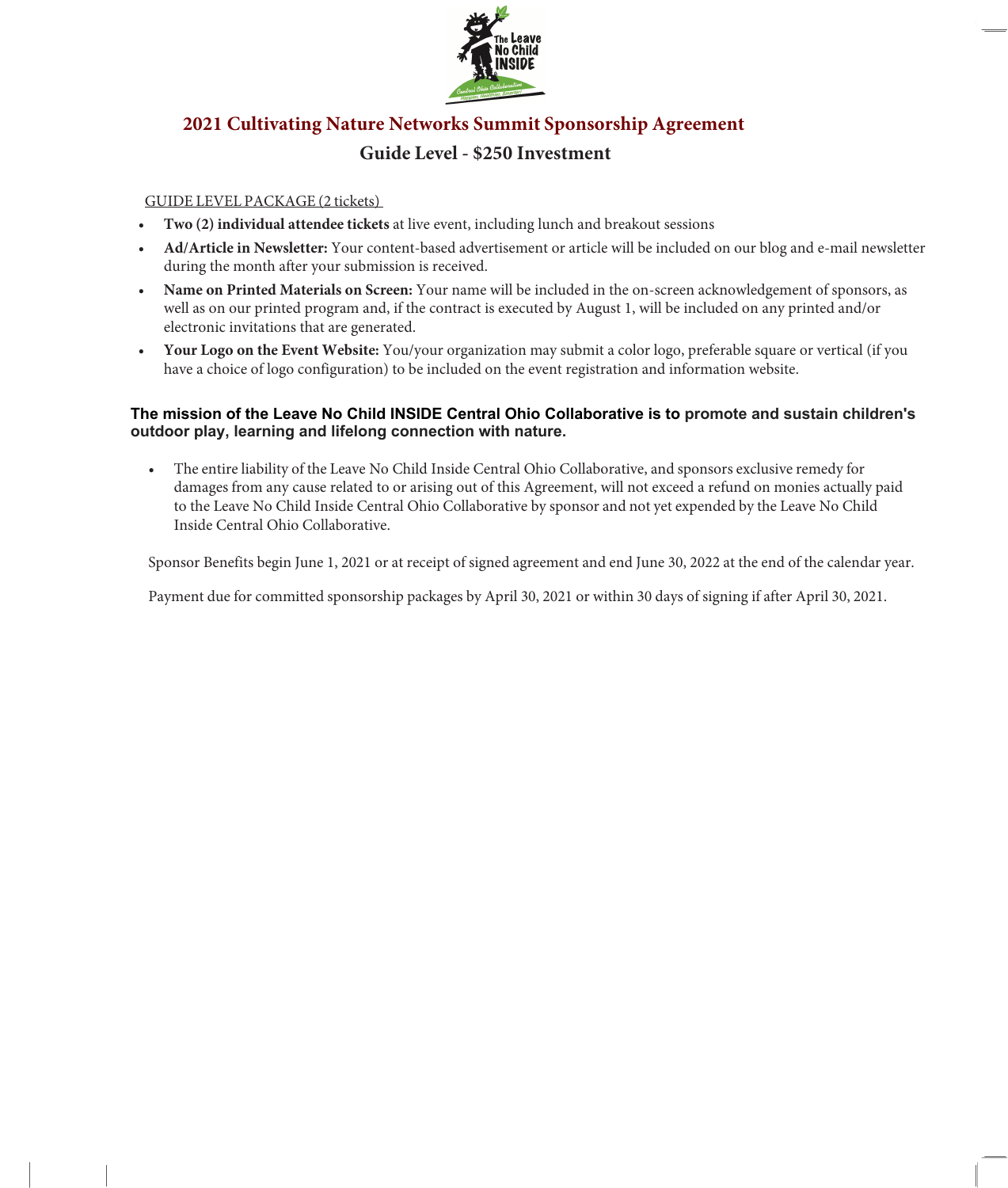

### **2021 Cultivating Nature Networks Summit Sponsorship Agreement**

#### FRIEND LEVEL PACKAGE (1 ticket)

- **One (1) individual attendee ticket** at live event, including lunch and breakout sessions
- **Your Logo on the Event Website:** You/your organization may submit a color logo, preferable square or vertical (if you have a choice of logo configuration) to be included on the event registration and information website.

#### **The mission of the Leave No Child INSIDE Central Ohio Collaborative is to promote and sustain children's outdoor play, learning and lifelong connection with nature.**

• The entire liability of the Leave No Child Inside Central Ohio Collaborative, and sponsors exclusive remedy for damages from any cause related to or arising out of this Agreement, will not exceed a refund on monies actually paid to the Leave No Child Inside Central Ohio Collaborative by sponsor and not yet expended by the Leave No Child Inside Central Ohio Collaborative.

Sponsor Benefits begin June 1, 2021 or at receipt of signed agreement and end June 30, 2022 at the end of the calendar year.